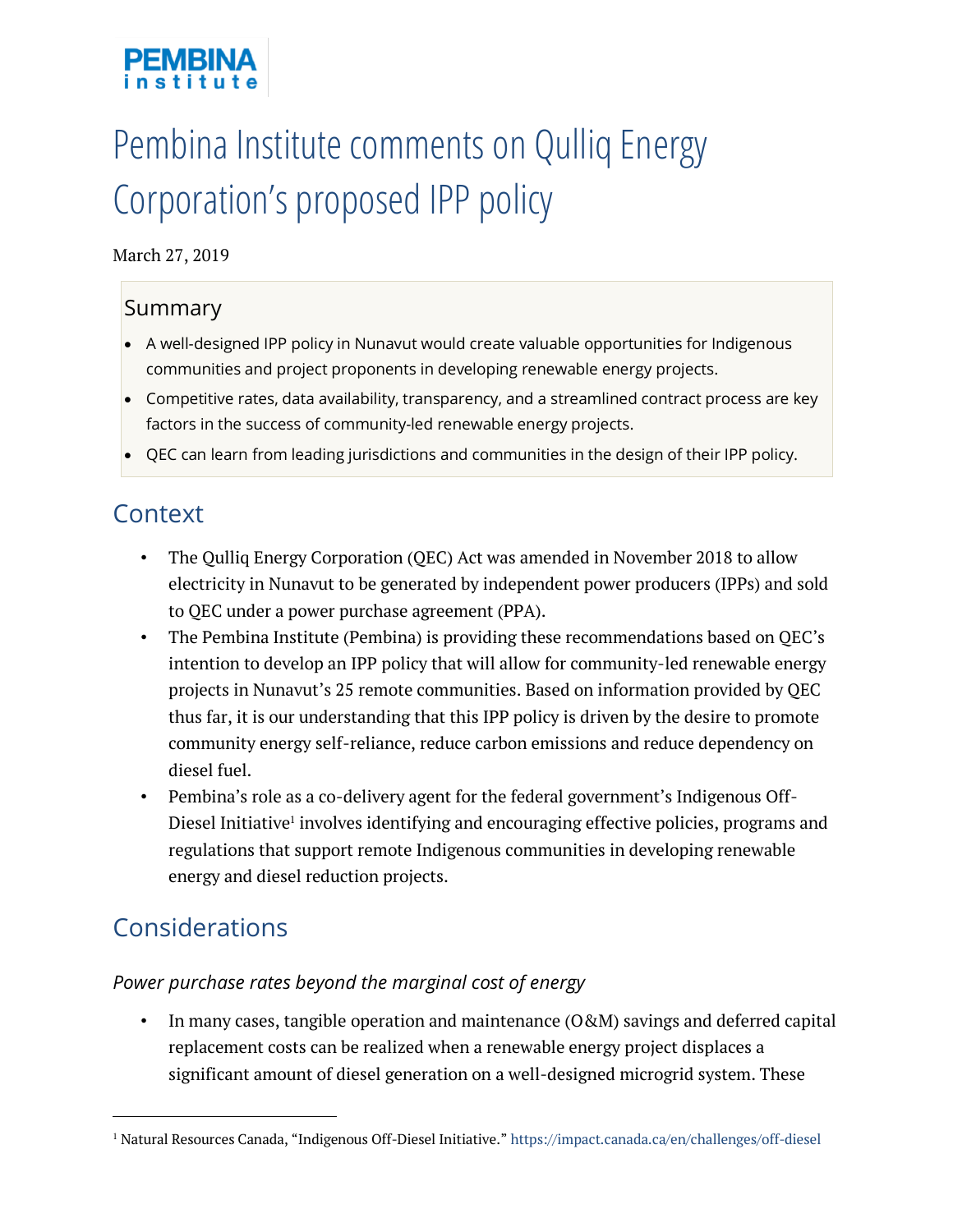benefits are highest when the diesel generator can be turned off for several days or weeks at a time. Offering a PPA rate for the avoided cost of energy could be based on direct diesel O&M savings and need not lead to additional costs for QEC or ratepayers.

- In leading jurisdictions such as the Yukon, PPA rates that are 10-20% higher than marginal cost have enabled more projects and achieved operational cost savings in the diesel system. A higher PPA rate can make a measurable difference in creating a favourable business case and revenue stream for a community-owned IPP.
- For more information on the marginal, avoided and true cost of diesel energy, see our recent backgrounder on this topic.<sup>2</sup>

#### *Recognizing the social and economic benefits of community-driven IPPs*

- There is a strategic opportunity for the Government of Nunavut and QEC to lead by example by including a social benefit adder in the rate offered to IPPs, as has been explored in some jurisdictions.
- Taking into account the full benefits of diesel reduction, including local health, air quality and economic development impacts, presents significant benefits to the community. It would also represent an important step by utilities and their governments in advancing community goals of self-governance and economic development.
- A social adder could potentially be implemented without additional impact to ratepayers — for example, through a fixed production incentive credit, funded by the federal government and through collaboration with the Government of Nunavut.

#### *Modernizing remote community microgrids*

- Preparing for higher levels of renewable energy in the future should be considered when replacing end-of-life infrastructure in communities. For example, traditional diesel generators should be replaced with variable speed or "renewable-ready" generators, or high-efficiency units at a minimum. Distribution infrastructure should also be sized and planned to accommodate future renewable energy projects.
- Acknowledging that Nunavut has an extreme climate and some of the most geographically isolated communities in the world, recent advancements and cost decreases in technology,<sup>3</sup> such as battery energy storage and advanced microgrid

 $\overline{a}$ 

<sup>2</sup> Dave Lovekin and Dylan Heerema, *The True Cost of Energy in Remote Communities: Understanding diesel electricity generation terms and economics* (Pembina Institute, 2019). https://www.pembina.org/pub/diesel-true-cost

<sup>3</sup> Claudia Pavarini, "Commentary: Battery storage is (almost) ready to play the flexibility game," *International Energy Agency*, February 7, 2019. https://www.iea.org/newsroom/news/2019/february/battery-storage-is-almost-ready-toplay-the-flexibility-game.html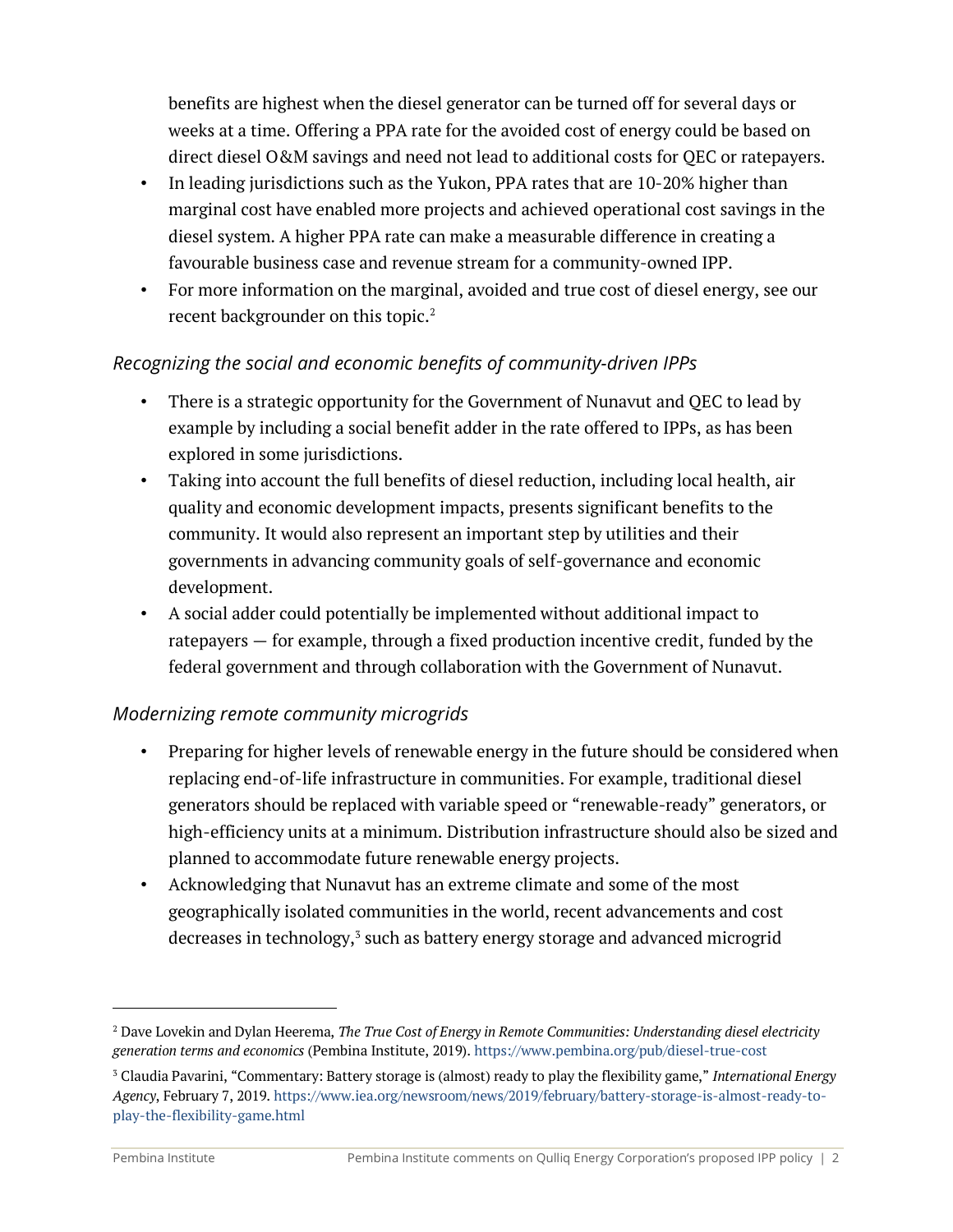controllers, may allow for high renewable energy seasonal penetration levels (up to 100% in some communities).4

• Intermittent renewable energy limits should be determined on a project-by-project basis, based on the proposed technology and resource availability. Grid impact studies can be provided by a third party (for example, the Northern Energy Innovation group at Yukon College) in order to foster trust and transparency between all stakeholders.

#### *Indigenous community leadership*

- In keeping with QEC's stated intention of supporting community energy self-reliance, the IPP policy should be designed to prioritize projects that are initiated, owned, or otherwise championed by Inuit communities, governments, economic development corporations, businesses and entrepreneurs. Giving first priority to communities and Inuit organizations rather than external third-party developers or corporations is an important element of policy design that demonstrates allyship and a commitment to reconciliation.
- Projects that demonstrate an equitable partnership between third-party developers and Indigenous communities should be considered next in priority. An Indigenous ownership component is a stated goal of the Yukon's IPP policy, <sup>5</sup> and there are examples of successful project partnerships across Canada that offer 50% or greater ownership in projects to the Indigenous partner.<sup>6</sup>
- IPPs led by Indigenous communities and businesses can generate local revenue, jobs and economic opportunities.

#### *Transparent and effective process*

- Accurate, detailed and transparent diesel consumption and energy consumption data for communities is critical to properly sizing and assessing renewable energy projects. QEC should establish detailed diesel and electricity consumption baselines for each community and make that information freely available to project proponents.
- A standardized and efficient contract process for PPAs is important to lessen the administrative burden on communities, proponents and the utility. Learnings from

 $\overline{a}$ 

<sup>4</sup> Government of Vuntut Gwitchin First Nation, "Vuntut Gwitchin Government and ATCO Electric Yukon reach an Electricity Purchase Agreement for Old Crow Solar Project," media release, June 19, 2018. https://www.vgfn.ca/pdf/Old%20Crow%20Solar%20Project%20Media%20Release%20EPA%20June%202018%20.pdf

<sup>5</sup> Government of the Yukon, *Yukon's Independent Power Production Policy* (2018). https://yukon.ca/sites/yukon.ca/files/emr/emr-yukon-independent-power-production-policy.pdf

<sup>6</sup> Emilee Gilpin, "Kanaka Bar four steps ahead of climate change," *National Observer,* February 15, 2018. https://www.nationalobserver.com/2018/02/15/first-nation-four-steps-ahead-climate-change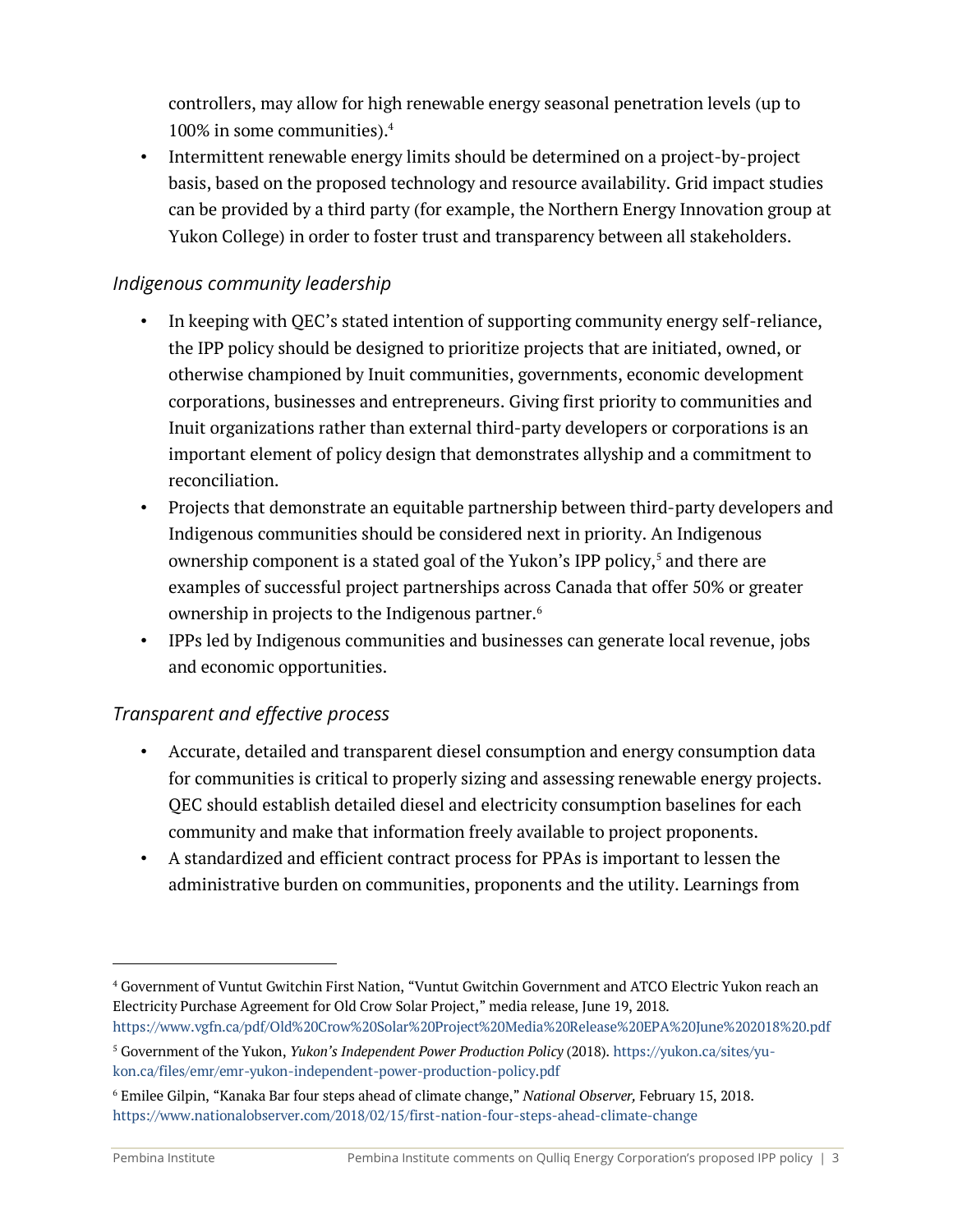other jurisdictions, where one-off PPA negotiations have significantly slowed project timelines, should be considered in QEC's policy.

• Indigenous communities from outside Nunavut, such as Vuntut Gwichin (Old Crow), YT<sup>7</sup>; Kluane First Nation (Burwash Landing), YT<sup>8</sup>; Kiashke Zaaging Anishinaabek (Gull Bay), ON<sup>9</sup>; and Taku River Tlingit First Nation (Atlin), BC $^{10}$ , that have existing PPAs for innovative (and 100% Indigenous-owned) renewable energy projects should be consulted to capture learnings and best practices from the contract negotiation process.

 $\overline{a}$ 

<sup>7</sup> Kallan Lyons, "Vuntut Gwitchin First Nation plugs in Old Crow solar power project," *Yukon News*, June 25, 2018. https://www.yukon-news.com/business/vuntut-gwitchin-first-nation-plugs-in-old-crow-solar-power-project/

<sup>8</sup> Kluane Community Development Corporation, "Kluane N'tsi (Wind) Project." http://kluanekcdc.ca/projects/kluane-ntsi-wind-project/

<sup>9</sup> IESO, "Fully-integrated microgrid at Gull Bay First Nation first of its kind in Canada," June 20, 2018. http://www.ieso.ca/en/Powering-Tomorrow/Efficiency/Fully-integrated-microgrid-at-Gull-Bay-First-Nation-firstof-its-kind-in-Canada

<sup>10</sup> Xeitl LP, "Atlin Hydro Electric Project." http://atlinhydro.ca/